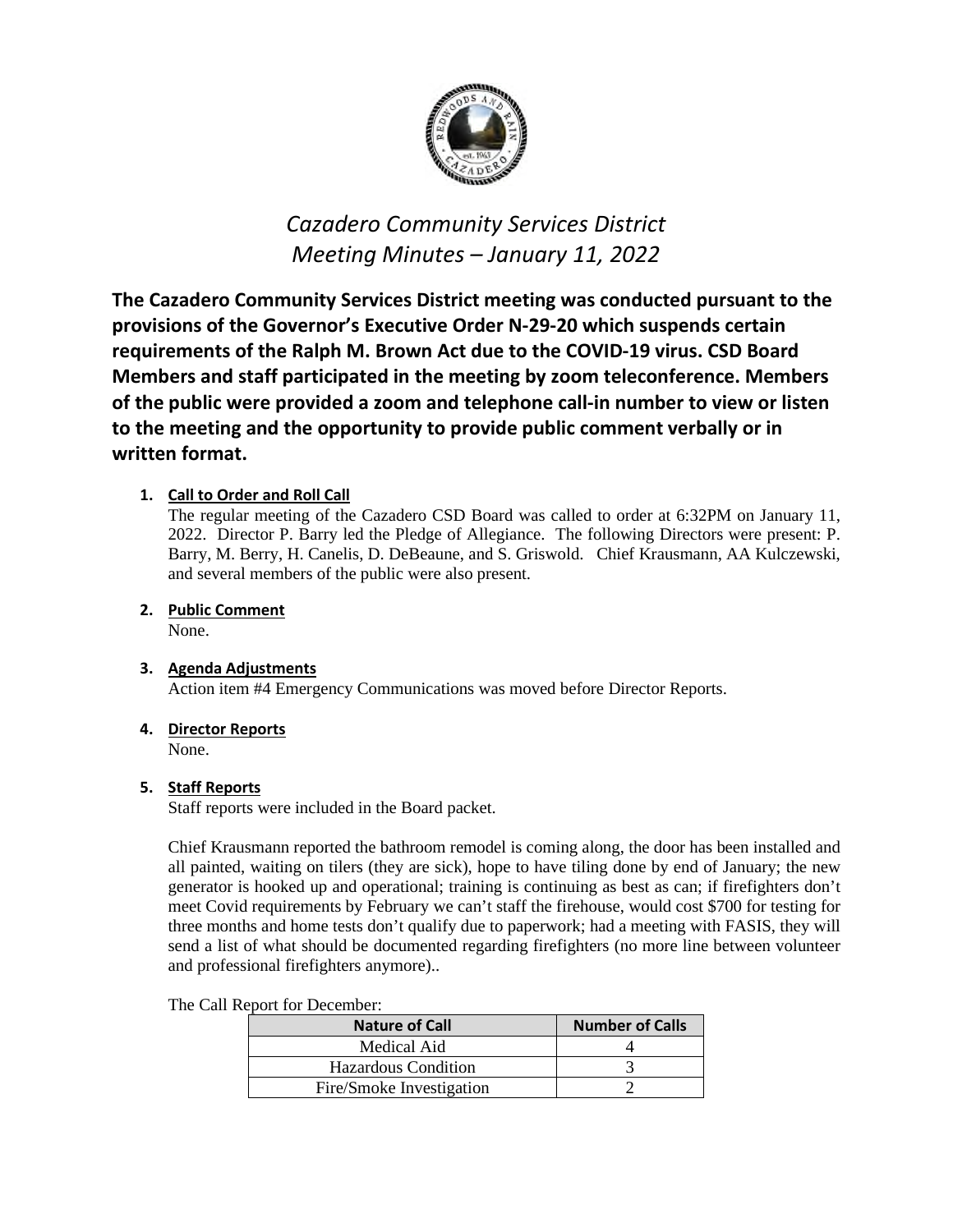## 6. **Consent Calendar Items**

On a motion by Director M. Berry, Seconded by Director Griswold, the Board moved to approve the minutes for the December 14, 2021, meeting. VOTE: 5-0-0 by roll call:

| <b>Director</b> | <b>Vote</b> |
|-----------------|-------------|
| P. Barry        | Aye         |
| M. Berry        | Aye         |
| H. Canelis      | Aye         |
| D. DeBeaune     | Aye         |
| S. Griswold     | Aye         |

## **7. Action Items**

**a. Resolution21/22-09 Proclamation of a Local Emergency for the Cazadero Community Services District, County of Sonoma, State of California, Ratifying the Proclamation of a State of Emergency by Governor Newsom on March 4, 2020, and Authorizing Remote Teleconference Meetings of the Legislative Bodies of the Cazadero Community Services District for the Period January 1, 2022, Through February 1, 2022, Pursuant to Brown Act Provisions** – After Board discussion, on a motion by Director M. Berry, seconded by Director DeBeaune, the Board moved to approve resolution 21/22-09. VOTE: 5-0-0 by roll call:

| <b>Director</b> | <b>Vote</b> |
|-----------------|-------------|
| P. Barry        | Aye         |
| M. Berry        | Aye         |
| H. Canelis      | Aye         |
| D. DeBeaune     | Aya         |
| S. Griswold     | Aye         |

**b. Resolution21/22-10 authorizing Portal to Portal Pay for Fire Department Response Personnel Away From Their Official Duty Station and Assigned to an Emergency Incident**  – After Board discussion, on a motion by Director M. Berry, seconded by Director DeBeaune, the Board moved to approve resolution 21/22-10. VOTE: 5-0-0 by roll call:

| <b>Director</b> | <b>Vote</b> |
|-----------------|-------------|
| P. Barry        | Aye         |
| M. Berry        | Aye         |
| H. Canelis      | Aye         |
| D. DeBeaune     | Aya         |
| S. Griswold     | Aye         |

- **c. Fiber Optic Grant** –After Board discussion, item tabled to February meeting
- **d. Emergency Communications**  After Board discussion, item tabled to February meeting
- **e. Carport-Shelter for 5295**  Item was worked out with Chief Krausmann prior to meeting.
- **f. Playground Equipment**  Director M. Berry reported on the difficulty in ordering the new merry-go-round, will request written quotes from new companies. After Board discussion, item tabled to February meeting.
- **g. Signs Plus data coverage plan**  The Cazadero Community Club paid for three years.
- **h. Joint RR Historical Society and CCSD re: Depot** After Board discussion, item tabled to February meeting.